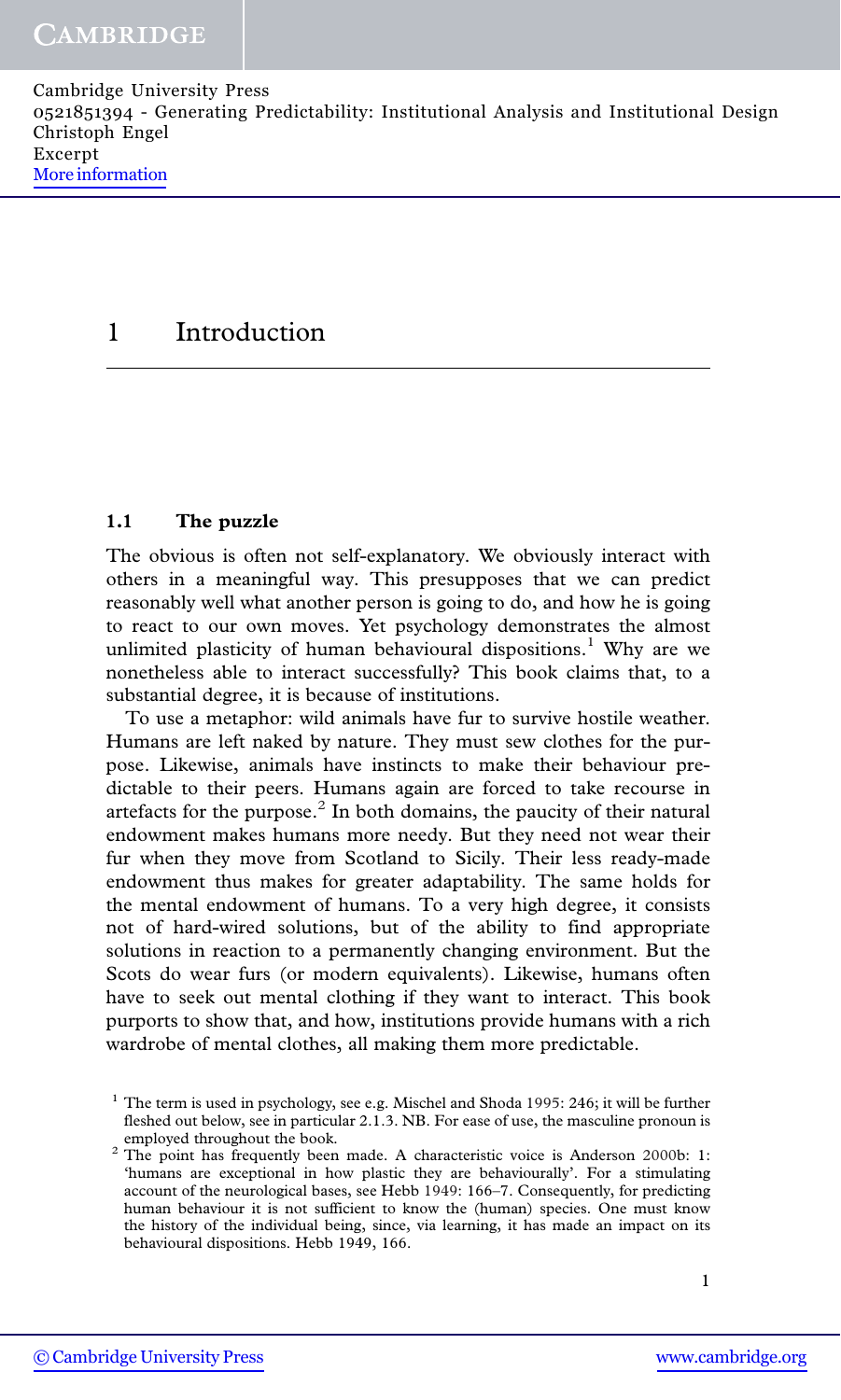# 2 1 Introduction

Let's be a little more explicit with respect to the elements of our puzzle, although a thorough analysis is to follow in later chapters. From the ancient Greeks onwards, observers have been overwhelmed by the unpredictability of their fellow humans.<sup>3</sup> For centuries, René Descartes' dualistic concept of human nature provided scientists with an intellectual tool to cope with the problem. In his perspective, all human behaviour is either one way or the other: either deterministic or volitional; either driven by reflex or an exercise of free will. $4$  More than two hundred years later, scientists such as Ivan Petrovich Pavlov<sup>5</sup> and Charles Scott Sherrington rejected dualism.<sup>6</sup> For them, at closer sight, all human behaviour was deterministic. It was all reflexes. At least at the neurological level, the predictability problem then fades away. Today's neurobiologists also claim monism, but the other way round. For Paul Glimcher, all behaviour is probabilistic, even if it looks highly determined to an observer who sees only behaviour, not how that behaviour is generated mentally.<sup>7</sup> At least at the neurological level, the predictability problem then becomes pervasive. And the overview presented in chapter 2 of this book will demonstrate that the neurological plasticity to a remarkable degree translates to the symbolic level, that is, to human behavioural dispositions.

Predictability is paramount for co-ordination. If Ego has no clue as to how Alter is going to behave, Ego is better off staying as far away from Alter as possible. In economic terms, one can say precisely why. Humans are not born with identical endowments. Some have greater physical forces, others have quicker minds, to name only one dimension. By division of labour, they can exploit this diversity and make both co-operating individuals better off.<sup>8</sup> But the division of labour can only work if it makes sense for Ego to use some of his endowment on Alter's behalf. It does if Ego can reckon on Alter reciprocating. If the transaction is on the spot, Ego may be able to withhold his own contribution until Alter delivers. But often, simultaneous exchange is not within reach. Ego offers Alter a favour today, but he expects Alter to respond with a favour later. Economists have studied this situation at length.<sup>9</sup> But they have focused on a different aspect of the problem. They have asked

 $3$  The fascinating history of the neurosciences in Glimcher 2003 can also be read as a history of conceptualising human unpredictability; explicit references to predictability

are to be found on, among others, pages 13, 27, 39, 272–3.<br>
<sup>5</sup> Pavlov and Anrep 1927.<br>
<sup>6</sup> Sherrington 1906.<br>
<sup>6</sup> Where 1927.<br>
<sup>6</sup> Sherrington 1906.<br>
<sup>7</sup> Glimcher 2003: 273 and *passim*.<br>
<sup>8</sup> A much more elaborate accoun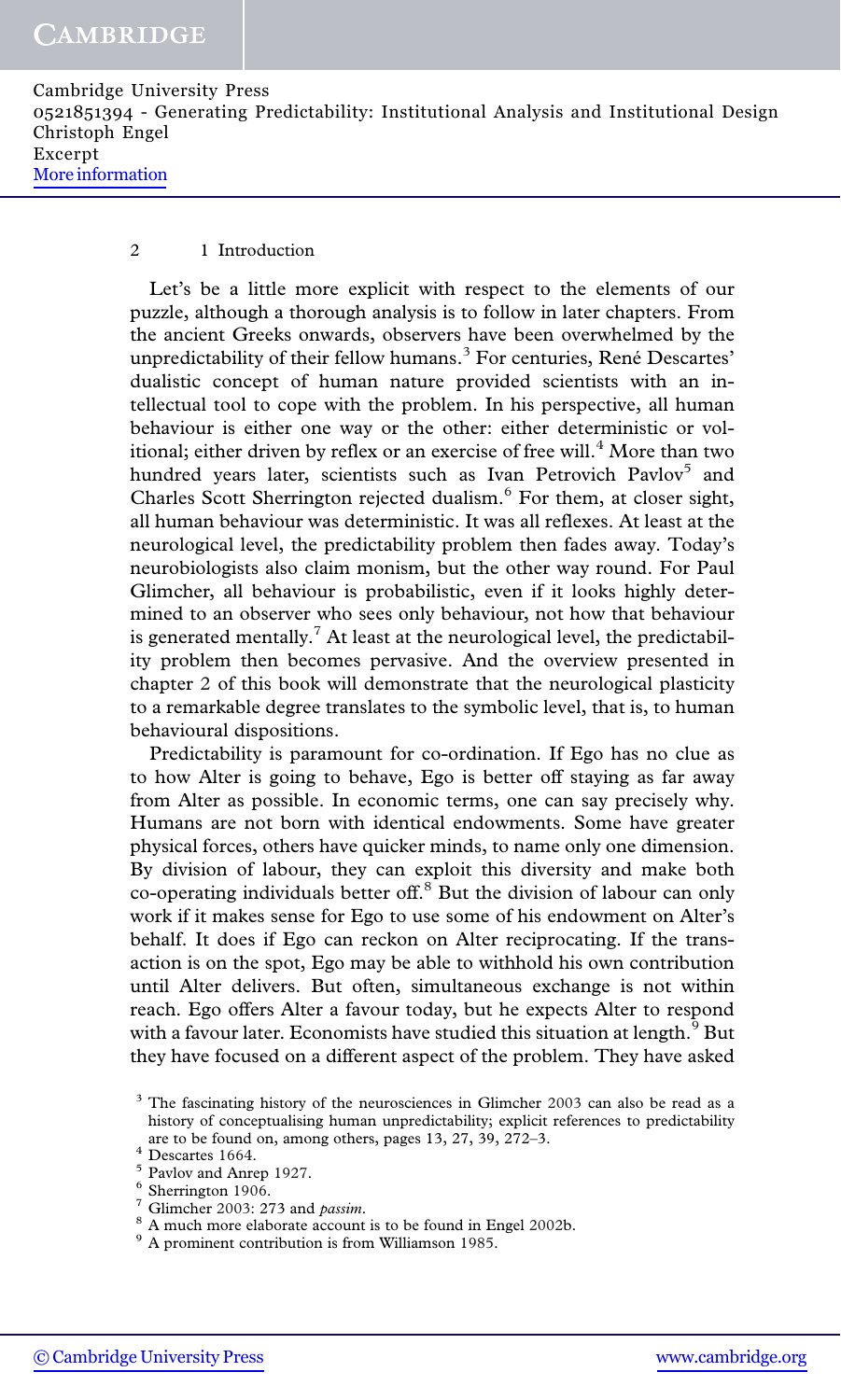#### 1.1 The puzzle 3

why Alter should have any interest in keeping his earlier implicit or explicit promise. But even if Alter is an honourable and caring citizen, the enormous plasticity of human behavioural dispositions might make it difficult for him to keep his promise. More importantly even, a breach of contract may not result only from outright 'opportunism'.<sup>10</sup> It suffices if Alter does nothing to counteract the low natural predictability of his own future behaviour. And, of course, not all human interaction involves mutual exchange. Pedestrians must predict whether cars are likely to stop at a red traffic light. Government must predict whether consumers are likely to drive less, and hence help the ailing atmosphere, if government doubles the price of petrol. These few examples should make it clear that human interaction could not be anywhere near as manifold as it is, had human beings not found ways drastically to narrow down the natural plasticity of their behaviour.

Predictability is thus defined very broadly here. It encompasses any situation where Ego would wish to know how Alter is going to behave in the future. Specifically, full predictability is defined as follows: Alter's behaviour is fully determined; Ego has access to the information about the determining mechanism, and about the presence of the input necessary from the environment to get the mechanism going. It is obvious from this definition that full predictability is extremely rare. The predictability problem, thus defined, is pervasive. This breadth is nonetheless justified. First of all, the most prominent model in the social sciences, the rational choice model, makes exactly this assumption. For it is a pure motivational model. Social interaction fails because the interaction partners are driven by conflicting interests. Any cognitive problem is assumed away. Moreover, it is true that institutional intervention typically creates no more than what will be called soft predictability.<sup>11</sup> But understanding why such prudence is warranted presupposes that the analysis starts from the idea of generating the maximum, that is, full predictability.

Finally, the basic claim of this book is the following: institutional analysts have fallen prey to their own role as actors within environments shaped by institutions. They have thus implicitly confounded the roles of observers and actors. In real-life environments, the predictability problem is indeed often not grave. Ego can take it for granted that the behavioural space of Alter is severely reduced. Ego can reckon that Alter will exploit almost none of the plasticity of his behavioural dispositions

<sup>&</sup>lt;sup>10</sup> Williamson 1985: chapter 2, appendix has coined this term for the deliberate breach of promise.<br> $11 \text{ See below } 3.2.9(e).$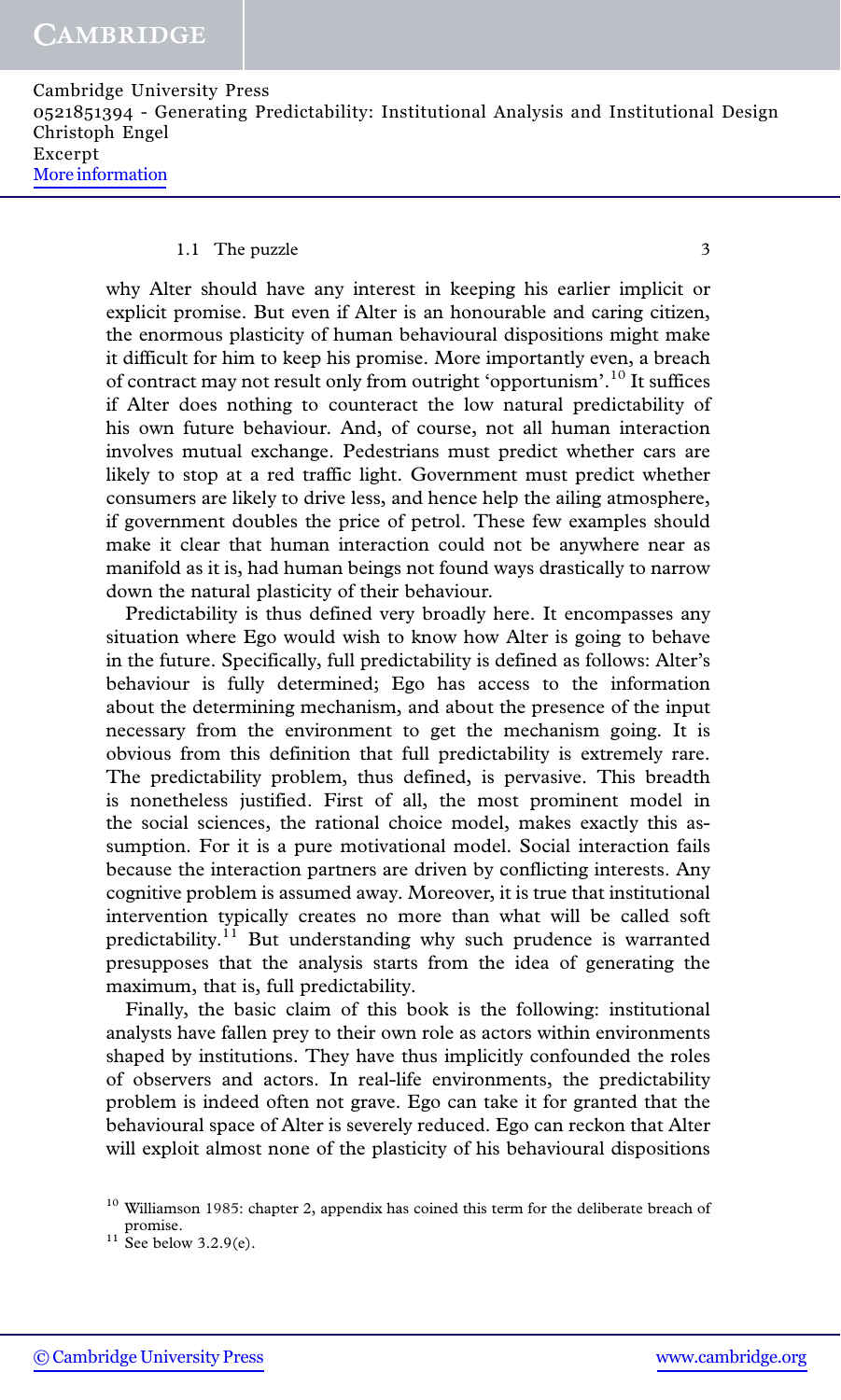## 4 1 Introduction

in the situation at hand. Consequently, Ego can rightly focus on the remaining uncertainty, and on Alter's interests in particular. When they designed their research questions, institutional analysts wrongly started from their own real-life experiences. But the neatness of this situation is not natural. It is generated by heavy institutional intervention. Put differently, most context is not simply out there. It has been generated by institutions. This neglected institutional task becomes visible if the analysis starts from the broad concept of predictability just presented.

There are two qualifications. Predictability is not always a good thing. If Alter risks being Ego's prey, Alter is clearly better off not being predictable. Nature has even endowed animals with mental tools for generating randomness for the purpose. The classic example is the hare darting back and forth. Likewise, humans change their itineraries if there is a risk of being robbed. Alter's unpredictability can even be to Ego's benefit. If birds of prey were able to extinguish the target population, they would starve in the long run. Having a hard-to-hit target thus helps sustain the natural equilibrium between both populations.<sup>12</sup> A second benefit of unpredictability is more complicated to demonstrate. The full demonstration will be made in the rational choice part of this book. Suffice it at this point to mention the basic intuition. Egoistic actors can be caught in stalemate. Both would be individually better off if they co-operated. If, however, only one of them does, he becomes vulnerable to being exploited by the other. In such contexts, adding some uncertainty can make it rational to co-operate.<sup>13</sup>

The second qualification concerns sources of unpredictability. Although the character of behavioural dispositions is the most important source practically speaking, it is not the only one. Other sources include an overwhelming degree of complexity that goes beyond the cognitive abilities of Ego,<sup>14</sup> the neglect of available information,<sup>15</sup> or the inappropriate weighing of recent, salient information, at the expense of information about the past.<sup>16</sup> More generally, the limitation may lie not only in Alter's behaviour, but also in Ego's limited ability to cope with it. This point will be taken up at the end of this book.<sup>17</sup>

<sup>&</sup>lt;sup>12</sup> The idea has been fleshed out in resource economics, see e.g. Hartwick and Olewiler 1998.<br><sup>13</sup> More below 3.2.3(c).<br><sup>14</sup> Elster 1989: 4; Glimcher 2003: 39–40; an interesting example is discussed by Walker

et al. 2000: 218.<br><sup>15</sup> Elster 1989: 8.<br><sup>16</sup> Elster 1989; see also below 2.2.3(c) on deviations of standard subjects from statistical

norms.<br><sup>17</sup> See below, chapter 5.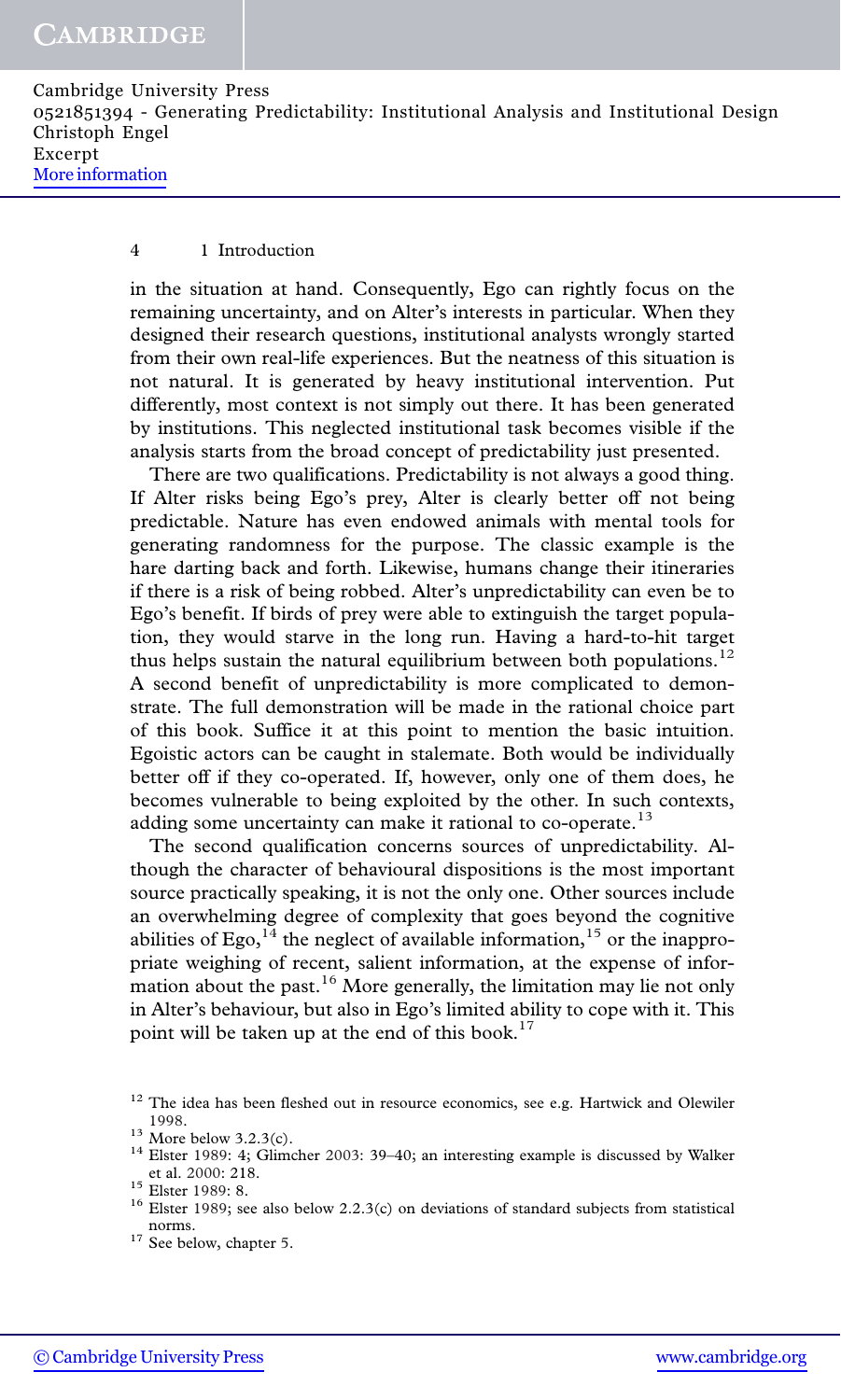#### 1.1 The puzzle 5

This book not only uses a broad definition of predictability. It also defines institutions in a liberal way.<sup>18</sup> Any outside intervention that impacts on behaviour is here seen as an institution.<sup>19</sup> The intervention need not be legal or in other ways formal. In order to qualify as an institution, there are no particular requirements for structure.<sup>20</sup> The impact on behaviour can be the side-effect of activities aimed at other purposes. The behavioural effect can rest on the interaction between several coordinated or unco-ordinated interventions. The institution can, and indeed often will, comprise an entire institutional arrangement, rather than one single intervention. $21$  The concept used here includes symbol systems, cognitive scripts and moral templates. It thus does not make a distinction between institution and culture.<sup>22</sup> The institution need not be purposively designed; it can result from some form of evolution, the course of which no single planner has directed. Only one definition offered in the literature is excluded: mere regularities of behaviour are not seen here as institutions.<sup>23</sup> This follows from the purpose of this book. It aims to understand how the individual obtains help from the outside – i.e. from institutions – to solve problems he could not solve on his own.

Again, this breadth is necessary to capture the essence of the problem. In reality, sometimes there is indeed ad hoc, targeted intervention to overcome one specific reason for unpredictability. For instance, untrained persons make many mistakes in using information on probabilities.<sup>24</sup> They do much better if this same information is given to them in the form of natural frequencies.<sup>25</sup> They then are told that, say, 5 cases out of 1,000 fall into some category, rather than 0.05 per cent of them.<sup>26</sup>

- rather than political science institutionalism.<br><sup>23</sup> This definition is prominently used by Hodgson 1998: 179 and *passim*. It goes back to Veblen 1919: 239 and to Hamilton 1932: 84.<br><sup>24</sup> For an overview, see below 2.2.3(c).<br><sup>25</sup> Hoffrage et al. 2002.<br><sup>26</sup> This is particularly helpful for the correct treatment of conditional probabilities.
- 
- 

<sup>&</sup>lt;sup>18</sup> For an overview of the many possibilities for defining institutions, see DiMaggio and Powell 1991; Hall and Taylor 1996; Peters 1999; Engel 2001b: 1–5; cf. also below,

<sup>&</sup>lt;sup>19</sup> In this, the book follows North 1990: 3, who defines institutions as the 'rules of the game in society or . . . these humanly devised constraints that shape human interaction'; Sweet 1999: 150 explicitly embraces this definition; Nee 1998: 12 similarly notes: 'Sociology as a discipline has specialised in the study of humanly devised constraints'; in line with this, according to Nee 1998: 8, 'institutions, defined as webs of interrelated rules and norms that govern social relationships, comprise the formal and informal social constraints that shape the choice-set of actors'; the criterion is also implicit in Peters 1999: 146, who finds it as common ground of all competing strands

<sup>%</sup> of institutionalist thinking.<br>
<sup>20</sup> On this, see Peters 1999: 18.<br>
<sup>21</sup> Cf. Hodgson 1988: 179, pointing to this implication of North's definition.<br>
<sup>22</sup> Hall and Taylor 1996: 947 see this as a characteristic of sociolog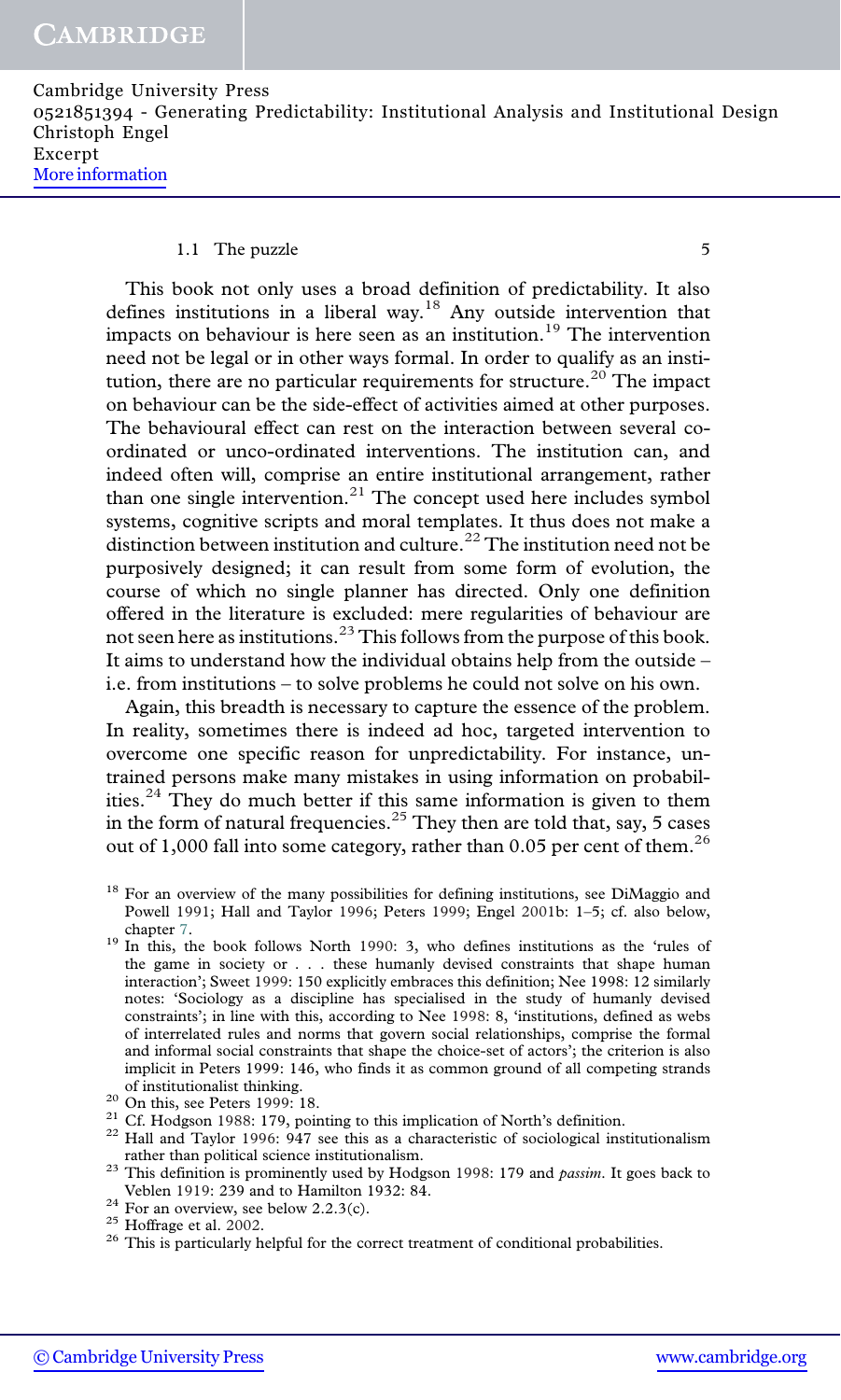### 6 1 Introduction

But most cases are different. Intervention is much more diffuse. Predictability is increased in many respects at a time. Moreover, the intervention often does not only affect predictability. It also changes incentives. A characteristic example is the imposition of professional training. If a layman interacts with a professional, he comes with a whole set of expectations, and most of them are warranted most of the time. Moreover, being a member of the profession changes the opportunity structure. The individual professional knows that he will have to interact with his peers for decades, and that they will have joint interests in defending themselves from outside actors such as the government.

In its analytic part, the mission of this book is to reconstruct institutions rationally. Many of them serve a purpose that is typically neglected by institutional analysis: the generation of predictability. In order to make this claim, the book follows three indirect routes. Relying on evidence from the behavioural sciences, it demonstrates that the human mental endowment is a source of dramatic unpredictability. Relying on a game theoretic model, it demonstrates the limited ability of interaction partners to solve the predictability problem from scratch. Relying on institutional phenomenology, it demonstrates how many existing institutions can be interpreted as tools for easing the predictability problem.

Scientists from a culture of rigorous empirical testing will see all this as an exercise in generating hypotheses. They would want to test these hypotheses in experiments, or at least in meticulously controlled fieldwork. This is not done here. It would be beyond this author's competence. But it might also be difficult to do for reasons of principle. The basic hypothesis is that it is largely because of institutions that humans can interact in a meaningful way. In an institution-free environment, the problem of generating predictability would be overwhelming. How could this hypothesis be tested? In theory, the test is easy to design. Put a number of individuals in an institution-free environment, and observe what happens. According to the prediction, they would either fail to co-operate, or they would start creating their own institutions. But it is not easy to design such an environment. Not many subjects would be willing to stay in the laboratory long enough. If they know that the experiment is short-lived, they are likely to behave differently than they would otherwise. It would not be easy to control for the presence in the laboratory of informal institutions that subjects bring from their culture of origin. The very design of the experiment could serve as an informal institution that makes the predictability problem easy to solve for the participants. But other researchers may be more optimistic, and they may know after the fact that they were right.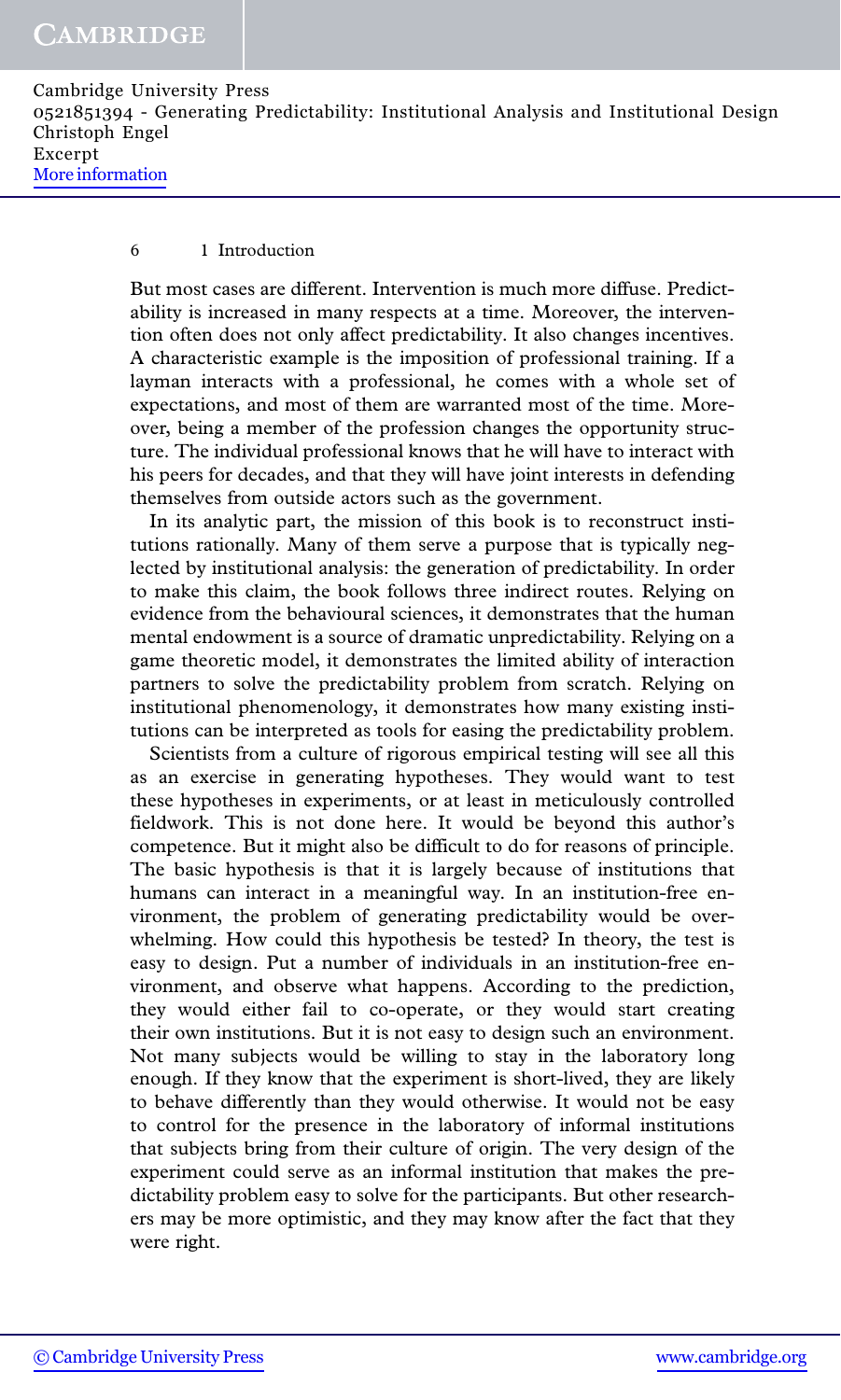1.2 The policy problem 7

## 1.2 The policy problem

The topic of this book is a puzzle. Is it also a policy problem? Do the existing institutions fail to allow individuals properly to predict the behaviour of their interaction partners? Does individually or socially beneficial interaction fail to take place? Are the existing institutions unduly costly, or do they take suboptimal form?

Since prediction is fundamental to co-operation, it should not come as a surprise that the predictability problem is more often solved than not. Consequently, the contribution of this book to institutional analysis is more profound than its contribution to institutional design. But the implications for design are not negligible.

The design task is most visible if interaction takes place in an almost clean, context-free environment. Currently, the most prominent example is interaction over the Internet. On the Internet, people from the other side of the globe are just a click away. One usually has never seen those with whom one is interacting, and this is not expected either. One often has not even seen the face of one's online interlocutor, and only a webcam makes it possible to observe his reactions. Often nicknames even conceal the identities of those communicating. If an Internet user wants to go further, he can rely on encryption and remailing services. $27$  Yet people use the Internet for a host of purposes, including trading goods. How do they overcome the predictability problem? They rely on the services of intermediaries. If the seller is a firm, the typical intermediary is a credit card organisation. For the credit card companies have chargeback systems. If the seller does not deliver on his promises, the buyer is reimbursed by the credit card company. This company disciplines the seller.<sup>28</sup> If consumers sell some of their property, they typically go through an Internet auction service such as eBay. This does two things for predictability. It offers a trading platform, thereby narrowing mutual expectations down to what can be done within this framework. More importantly, eBay also offers a technical tool for generating a reputation. Despite these interventions, the willingness to co-operate over the Internet is much smaller than in face-to-face interaction.<sup>29</sup>

<sup>&</sup>lt;sup>27</sup> For an overview, see Engel 2000: 204–12.<br><sup>28</sup> The European Commission, DG Internal Market, Payment Card Chargeback when Paying over Internet, First Sub-Group meeting of the PSTDG and PSULG held on 4 July 2000, Markt173/2000, S.3, http://europa.eu.int/comm/internal\_market/en/media/ elec-comm/chargeback.pdf; Perritt 2000: 689–94. <sup>29</sup> More from Ockenfels 2003.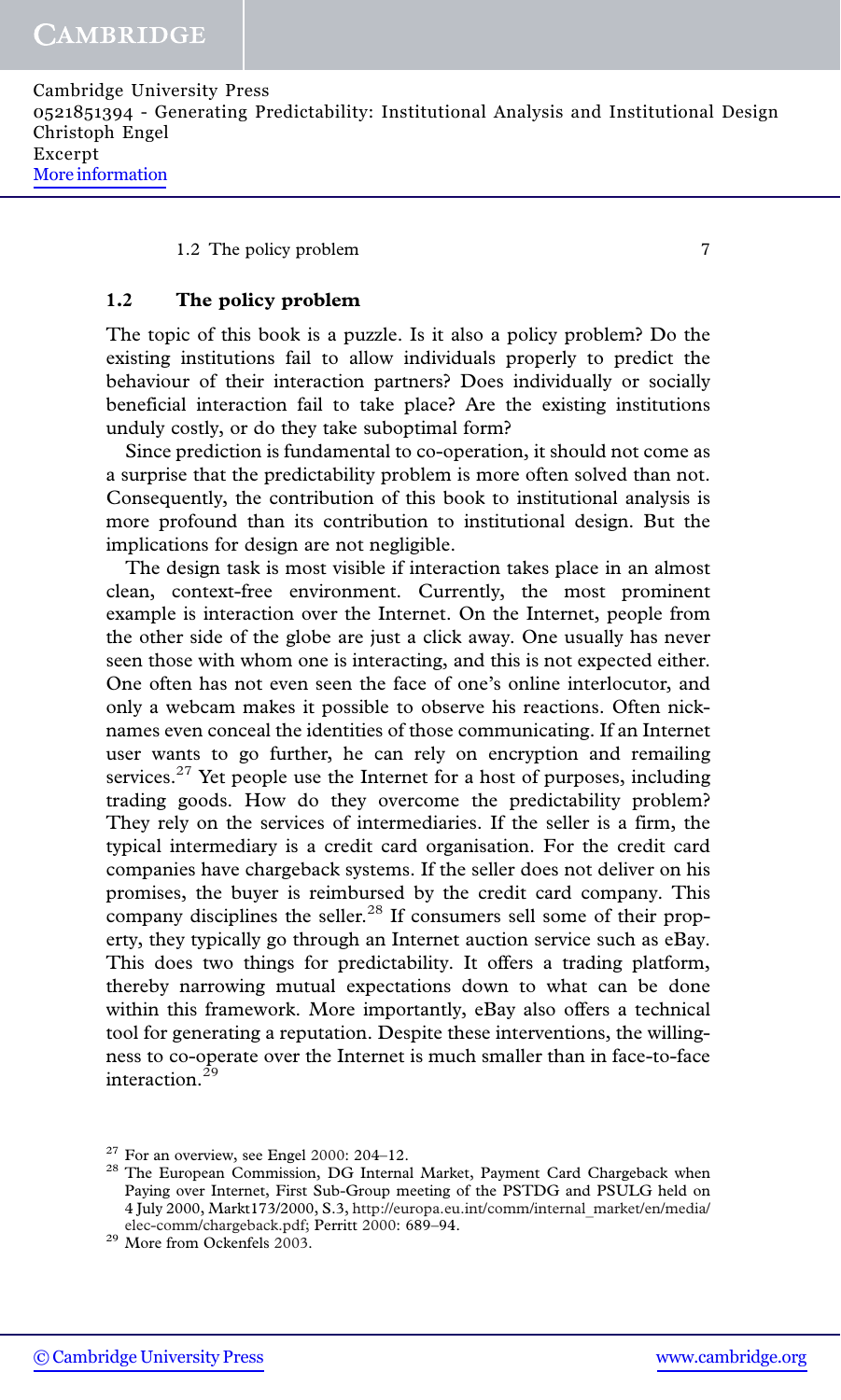### 8 1 Introduction

In a second class of situations, the design task is a result of external shock. Before this shock, the predictability problem had basically been solved by the existing institutional arrangements. But redesign is necessary, since the earlier framework no longer performs adequately after the shock. This is what happens in situations of imposed decontextualisation. Many fear that the Internet has this potential. They see it as a threat to 'national values'.<sup>30</sup> If that really were to happen, the effect certainly would not be confined to the predictability problem. The erosion of social norms would also hamper traditional solutions to social dilemmas by informal institutions. But lower predictability would be an important portion of the problem. Nations might want to take action, for instance, by attempts at renationalising the Internet. $31$ 

Finally, the increased predictability problem can result from purposeful intervention. This is straightforward if lower predictability is in the interest of powerful actors. It may, for instance, help them escape otherwise stringent regulation. But not so rarely, the predictability problem is just a side-effect of an act of intervention with different goals. Again, the Internet may serve as an illustration. Especially during the Internet bubble on the financial markets, many countries felt that opening themselves up to the Internet was paramount for national growth. They proactively promoted the access of their populations to the Net. If the above-mentioned concern were real, they then would have deliberately taken the ensuing predictability problem into account. More generally, any deliberate decontextualisation has this effect. Two prominent examples are globalisation and the promotion of a multicultural society. But simple physical mobility can also be brought under this rubric. It exposes travellers to foreign mores, and it brings people with different cultural backgrounds in. It therefore is not difficult to tell a story of progressive decontextualisation.

One can even go a step further. Humans and animals have to survive in the same natural environment. Biologists sometimes speak about institutions in animals, like the 'state of bees', with a queen and her subjects. If one looks at primates, one might even find the equivalent of deliberate institutional design. But even if the difference in the end is one of degree rather than of principle, it would still be huge. The comparison supports a claim: 'natural' complexity is not the issue. Humans outperform animals, because a greater part of this complexity matters for them.<sup>32</sup> In our modern times, more and more of this complexity is even

<sup>&</sup>lt;sup>30</sup> The concern has been addressed in National Research Council 2002.<br><sup>31</sup> For more on the technological options, and the ensuing social cost see Engel 2003c.<br><sup>32</sup> Cf. Bartlett 1932: 210.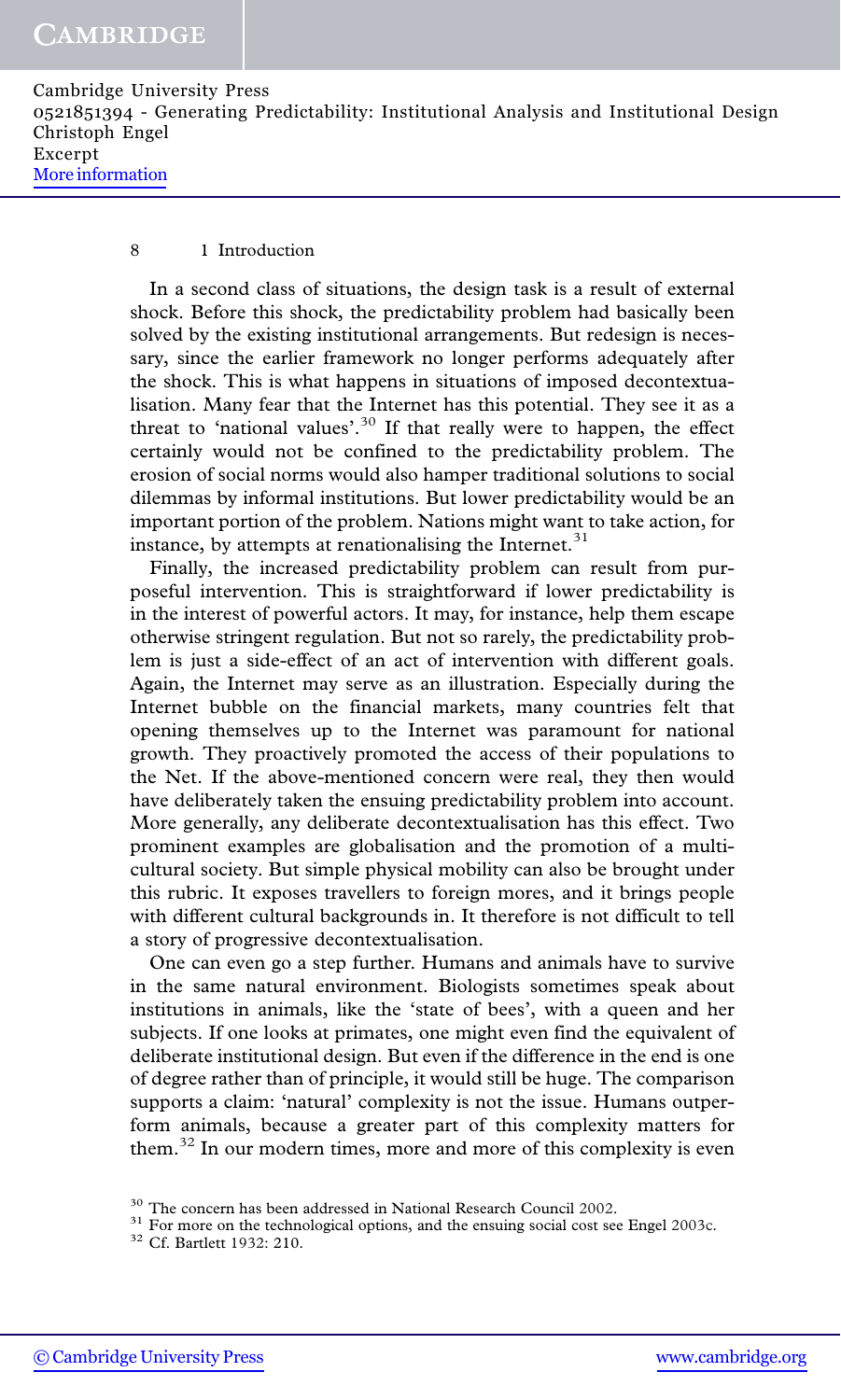## 1.2 The policy problem 9

endogenous, resulting from other humans, not from nature. The enormous plasticity of their mental apparatus is only a necessary, not a sufficient condition for the ability of humans to handle this complexity. The sufficient condition, this book claims, is a set of institutions for nonetheless generating an appropriate degree of predictability. From this angle, improving the pertinent institutions is a way of safeguarding survival, welfare and social betterment.

Analytically, making behaviour predictable and changing behaviour do not collapse. In a rational choice perspective, predictability is a matter of information. If an institution makes behaviour predictable, an outsider learns how an actor may behave. But the actor keeps his freedom of choice. Likewise, predictability is not a mere matter of compliance with cultural or social standards. The behaviour of those at the fringe of society is often easy to predict, even if it is highly inappropriate.

The analytic distinction between predictability and normative desirability makes an option for institutional choice visible. Institutional designers can adopt a one-level or a two-level approach.<sup>33</sup> In the former case, generating greater predictability and changing incentives are done simultaneously, in one and the same act of intervention. In the latter case, one set of institutions sees to predictability. To the extent that predictable behaviour is socially undesirable, another set of institutions intervenes in the interest of changing incentives. In this case, the predictability problem is only indirectly present at the second level. It adds a criterion to institutional comparisons. Institutions aiming at social betterment may be ranked according to the degree of predictability they presuppose. The more they presuppose, the greater their demands for first-level institutions.

If institutional designers follow the one-level approach, one and the same institution serves both purposes. It sees to predictability in that it makes addressees behave in the socially desirable way. This option for institutional design has an important analytic consequence. It tremendously increases the set of institutions that can be interpreted as tools for making behaviour more predictable. Specifically, every institution that is not exclusively symbolic must have this effect. $34$  This insight might also explain why the role of institutions in generating predictability has attracted fairly little academic interest so far.<sup>35</sup> The interest of researchers may have been siphoned away by a concern with understanding how

 $33$  More on one-versus two-level institutions from Engel 2003d.<br> $34$  The classic text on symbolic policy-making (and hence the symbolic character of institutions, if institutional design is the political output) is Edelman 1964; see also Hansjürgens and Lübbe-Wolff 2000.<br><sup>35</sup> For an overview of earlier attempts, see below 1.4.